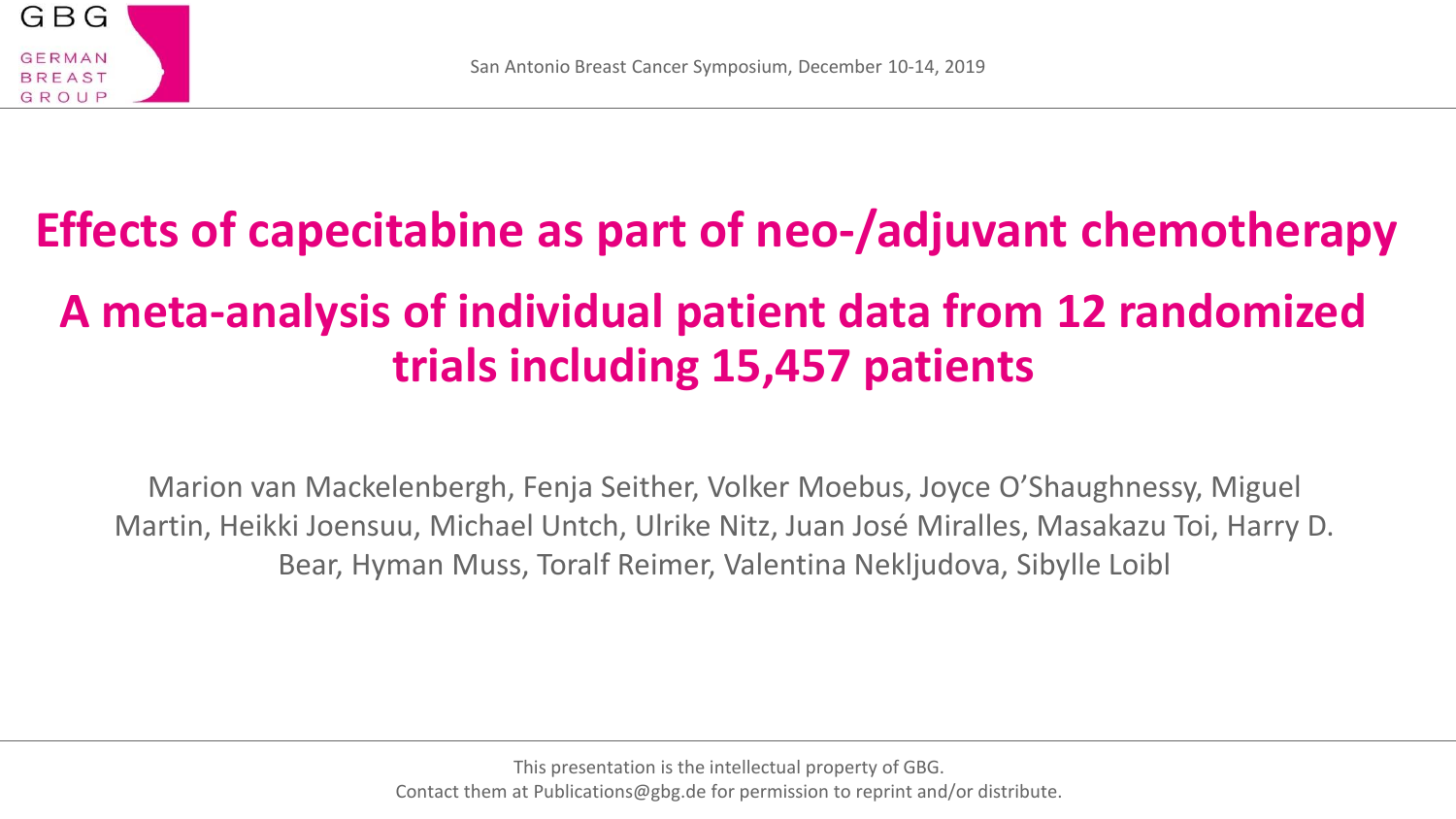

- Honoraria from AMGEN, AstraZeneca, Genomic Health
- Travel grants from Novartis and Lilly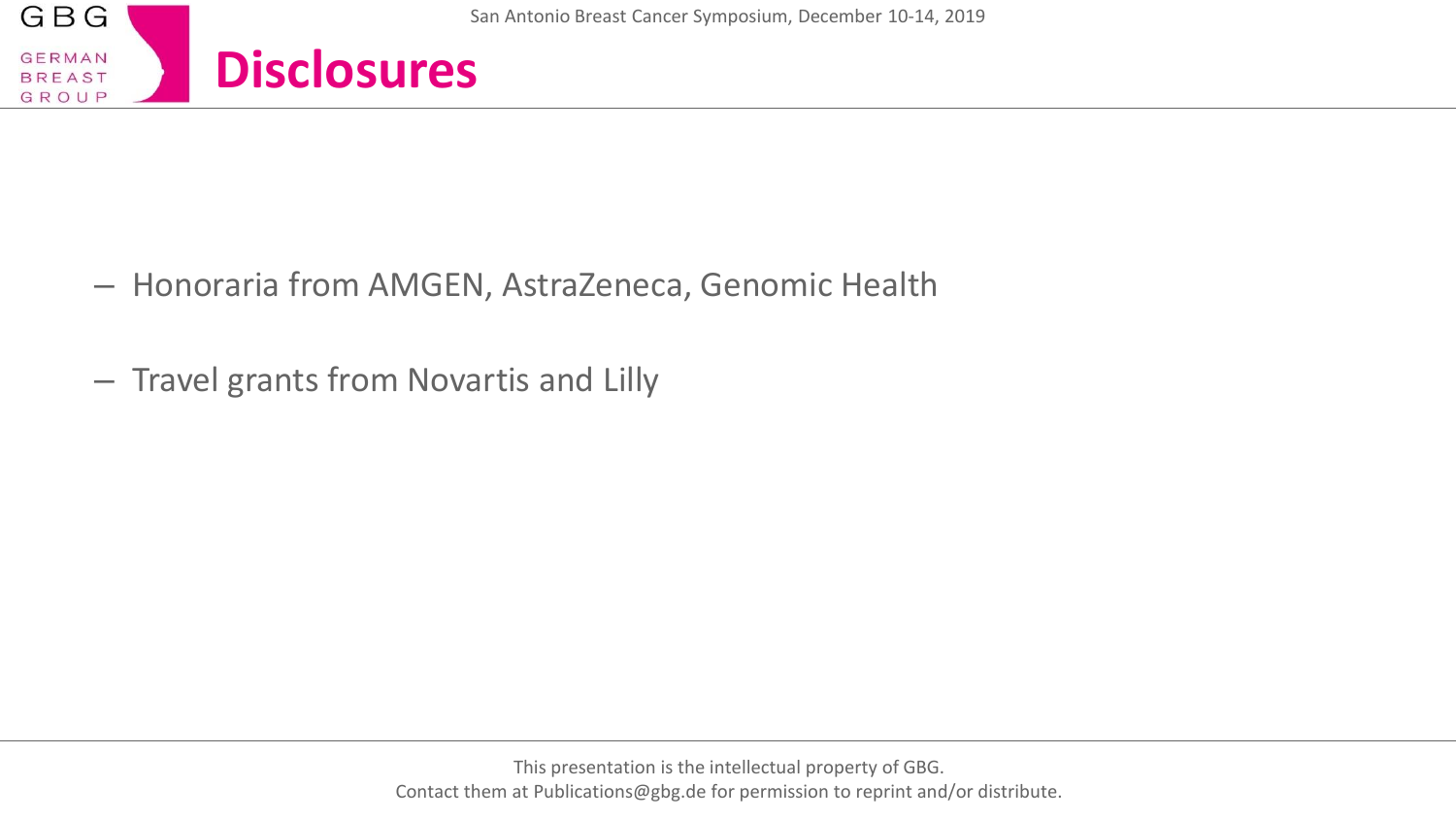

**Background**

| <b>Study</b>          | <b>Eligibility</b>                                                        | <b>Design</b>                  | Patients (N) |
|-----------------------|---------------------------------------------------------------------------|--------------------------------|--------------|
| <b>GeparQuattro</b>   | >cT2 (>1cm sono), HR pos, cN+ or pNsln+                                   | <b>EC-D vs EC-DX vs EC-D-X</b> | 1421         |
| <b>ICE</b>            | >65 years of age, pN+ or pN- and pT>2 or G2/3, HRneg                      | X vs nil                       | 1358         |
| <b>FinXX</b>          | pN+, >pT2 and pN0 and PR neg                                              | <b>D-CEF vs DX-CEX</b>         | 1495         |
| <b>USON 01062</b>     | pN+, >pT2 and pN0, >pT1b and HR neg,                                      | <b>AC-D vs AC-DX</b>           | 2611         |
| <b>NSABP B-40</b>     | cT2-3, cN0, 1 and 2a                                                      | D-AC vs DX-AC +/- Bev          | 773          |
| <b>CreateX</b>        | >ypTis, HER2 neg                                                          | Post NAC X vs nil              | 887          |
| CIBOMA/2004-01        | pN+ or -, tumor >1cm, TNBC                                                | X vs nil post adjuvant         | 876          |
| <b>GeparTRIO</b>      | >cT2                                                                      | <b>DAC-DAC vs DAC-NX</b>       | 622          |
| <b>GAIN</b>           | pN+                                                                       | <b>EPC vs EC-PX</b>            | 3023         |
| <b>ICE II</b>         | >65years, pT1/2, pN0/1, Her2 pos, HR neg, G3 and any pT3/4<br>and $pN2/3$ | <b>EC or CMF vs NabPX</b>      | 391          |
| <b>CALGB 49907</b>    | >=65 years of age, tumor size >1cm                                        | <b>AC or CMF vs X</b>          | 616          |
| <b>GEICAM/2003-10</b> | pT1-3, pN1-3                                                              | <b>EC-D vs ED-X</b>            | 1384         |

E: Epirubicin, C: Cyclophosphamide, D: Docetaxel, X: Capecitabine, F: Fluorouracil, A: Doxorubicin, Bev: Bevacizumab, N: Vinorelbine, P: Paclitaxel, M: Methotrexate, NabP: Nab-paclitaxel, NAC: neoadjuvant chemotherapy

This presentation is the intellectual property of GBG. Contact them at Publications@gbg.de for permission to reprint and/or distribute.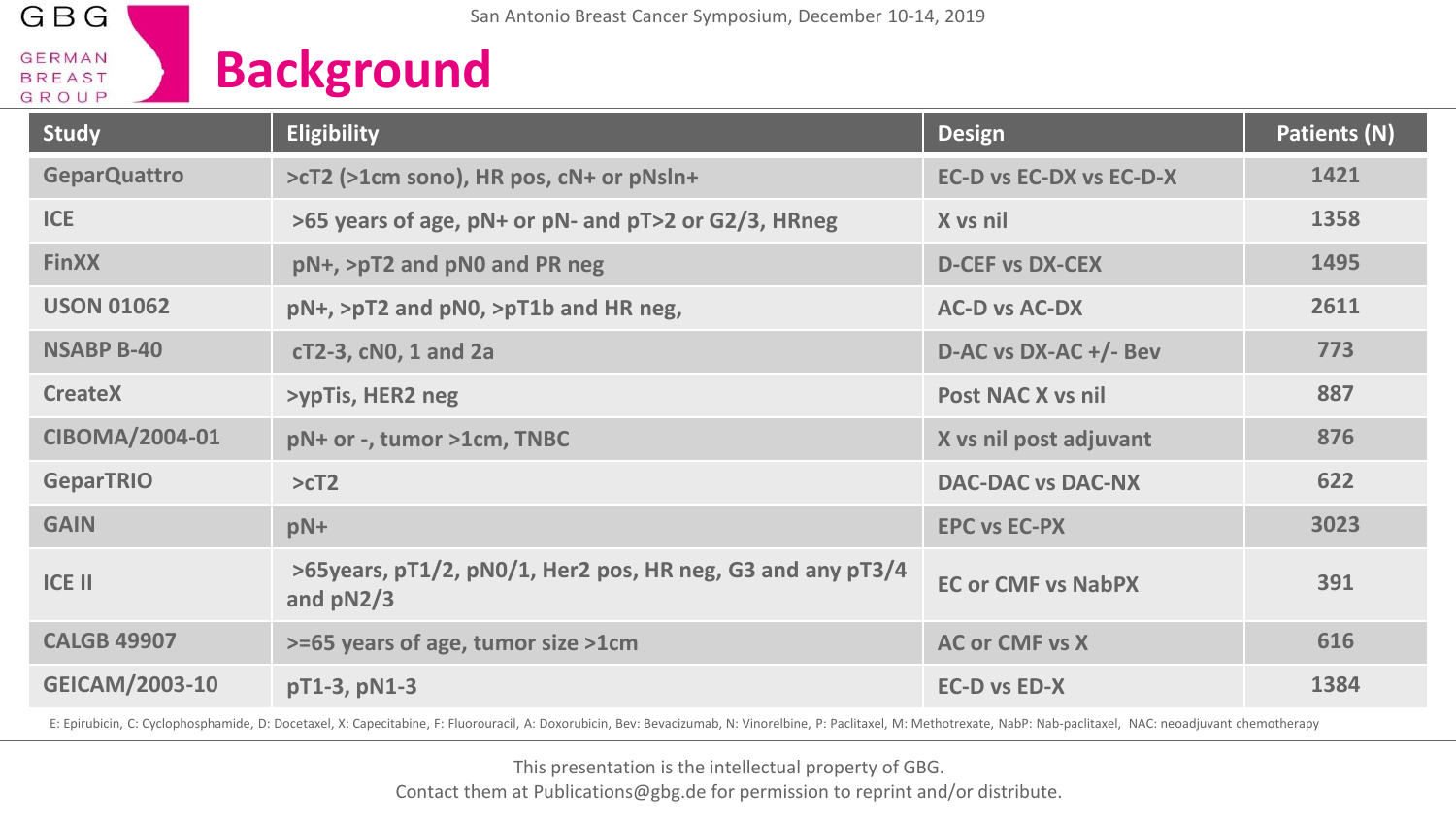# **Primary objective**

**Examine the effect of capecitabine on disease-free survival** (DFS)

# **Secondary objectives**

- Examine the effect of capecitabine on overall survival (OS)
- Test if there is an interaction of occurrence of capecitabinespecific toxicity and treatment effect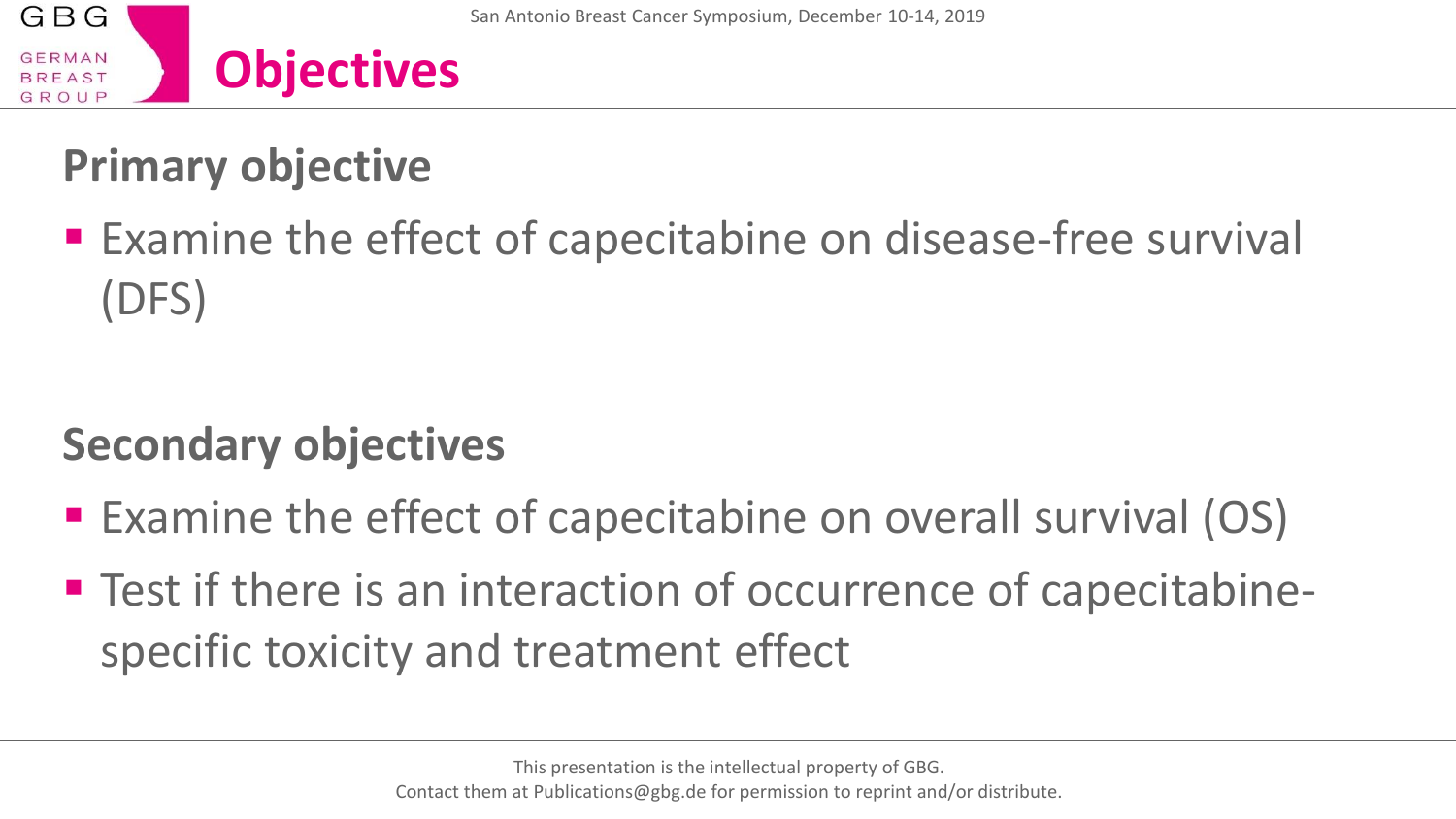

- **E** Bivariable Cox proportional hazards models including log**normal distributed random effects of studies were used for analyses of DFS and OS**
- **The interaction with toxicity was assessed by including an interaction term into Cox proportional hazards models**
- **Subsets:** 
	- Capecitabine (X) is given **in addition** to another therapy
	- Capecitabine (X) is given **instead** of another therapy
- **Median follow up was 79 months (0-193)**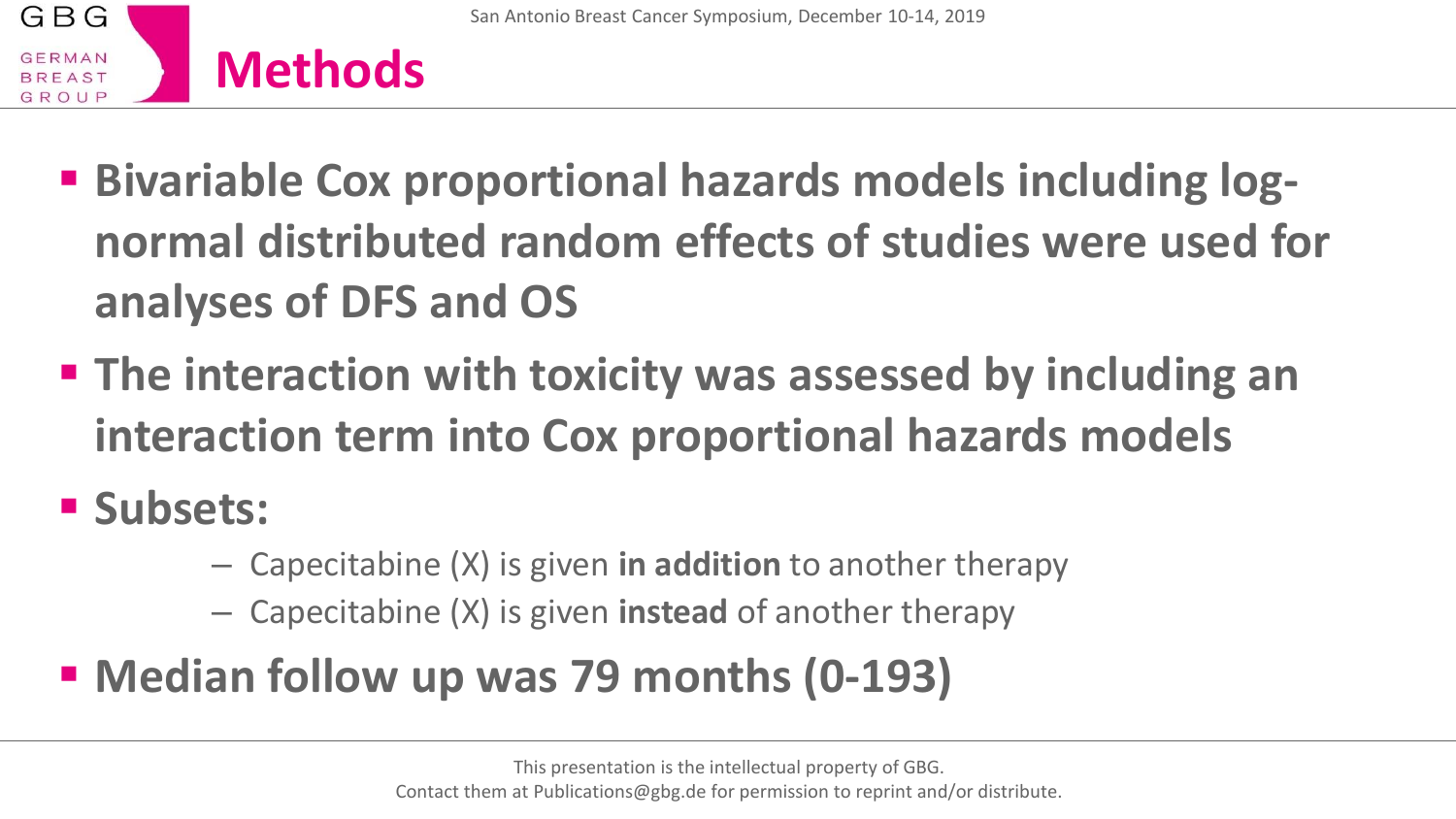

### **Number of Patients and Events Overall and per Study**

| <b>Study</b>      |                       | <b>With Capecitabine</b> |                   | <b>Without Capecitabine</b> |                   | <b>Overall</b> |                   |  |
|-------------------|-----------------------|--------------------------|-------------------|-----------------------------|-------------------|----------------|-------------------|--|
|                   |                       | Patients (N)             | <b>DFS</b> events | Patients (N)                | <b>DFS</b> events | Patients (N)   | <b>DFS</b> events |  |
| <b>X</b> addition | <b>GeparQuattro</b>   | 950                      | 263               | 471                         | 143               | 1421           | 406               |  |
|                   | <b>ICE</b>            | 677                      | blinded           | 681                         | blinded           | 1358           | 387               |  |
|                   | <b>FinXX</b>          | 751                      | 217               | 744                         | 221               | 1495           | 438               |  |
|                   | <b>USON 01062</b>     | 1307                     | 177               | 1304                        | 200               | 2611           | 377               |  |
|                   | <b>NSABP B-40</b>     | 389                      | 101               | 384                         | 100               | 773            | 201               |  |
|                   | <b>CreateX</b>        | 443                      | 91                | 444                         | 126               | 887            | 217               |  |
|                   | CIBOMA/2004-01        | 448                      | 105               | 428                         | 120               | 876            | 225               |  |
| X instead         | <b>GeparTRIO</b>      | 301                      | 83                | 321                         | 102               | 622            | 185               |  |
|                   | <b>GAIN</b>           | 1509                     | 447               | 1514                        | 452               | 3023           | 899               |  |
|                   | <b>ICE II</b>         | 193                      | 40                | 198                         | 45                | 391            | 85                |  |
|                   | <b>CALGB 49907</b>    | 300                      | 110               | 316                         | 103               | 616            | 213               |  |
|                   | <b>GEICAM/2003-10</b> | 715                      | 254               | 669                         | 210               | 1384           | 464               |  |
| <b>Overall</b>    |                       | 7983                     |                   | 7474                        |                   | 15457          | 4097              |  |

This presentation is the intellectual property of GBG.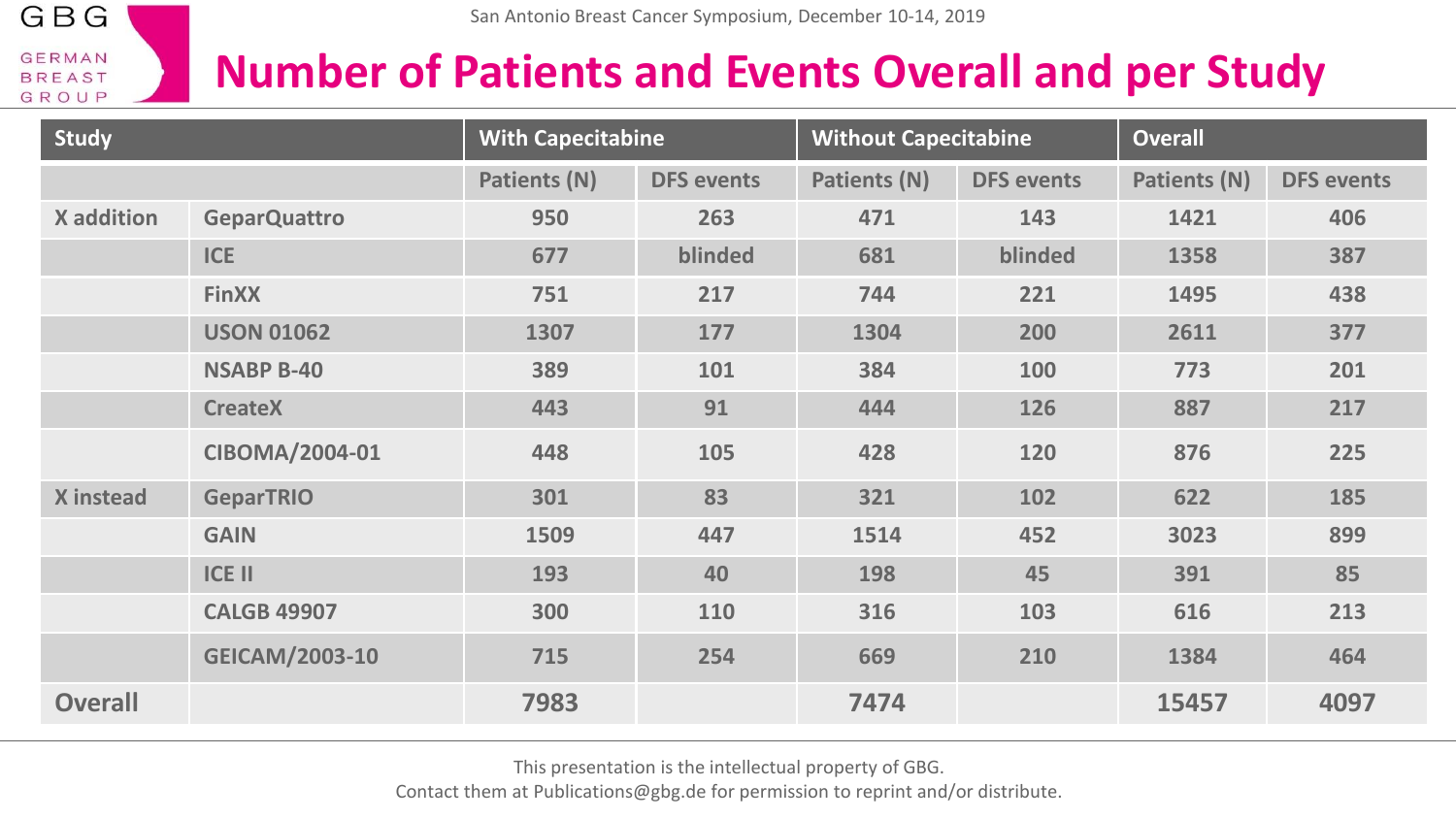## **Patient and Tumor Characteristics**

|                          |                                 | With Capecitabine N(%)<br>$N = 7983$ | <b>Without Capecitabine N(%)</b><br>$N = 7474$ | Overall N(%)<br>$N = 15457$ |
|--------------------------|---------------------------------|--------------------------------------|------------------------------------------------|-----------------------------|
| Age at primary diagnosis | Median, (Min, Max), yrs         | 53 (20, 90)                          | 53 (20, 88)                                    | 53 (20,90)                  |
| <b>Tumor stage</b>       | T0/1                            | 2217 (28.2)                          | 2273 (30.9)                                    | 4490 (29.5)                 |
|                          | T <sub>2</sub>                  | 4463 (56.7)                          | 4086 (55.5)                                    | 8549 (56.1)                 |
|                          | T3/4                            | 1191(15.0)                           | 1000(13.6)                                     | 2191(14,4)                  |
| <b>Nodal stage</b>       | N <sub>0</sub>                  | 2093 (26.6)                          | 1823 (24.8)                                    | 3916 (25.7)                 |
|                          | $N+$                            | 5772 (73.5)                          | 5526 (75.2)                                    | 11298 (74.3)                |
| Hormone receptor status  | <b>Both ER and PgR negative</b> | 2525(31.7)                           | 2351(31.6)                                     | 4876 (31.7)                 |
|                          | <b>ER and/or PgR positive</b>   | 5436 (68.3)                          | 5091 (68.4)                                    | 10527 (68.3)                |
| <b>HER2 status</b>       | negative                        | 6491 (85.2)                          | 6032 (84.7)                                    | 12523 (85.0)                |
|                          | positive                        | 1128 (14.8)                          | 1090 (15.3)                                    | 2218(15.0)                  |
| <b>Tumor grading</b>     | G1/2                            | 4241 (55.1)                          | 3831 (53.3)                                    | 8072 (54.3)                 |
|                          | G <sub>3</sub>                  | 3457 (44.9)                          | 3352 (46.7)                                    | 6809 (45.8)                 |
| Ki67 at baseline         | $<=$ 20%                        | 473 (44.6)                           | 440 (43.1)                                     | 913 (43.9)                  |
|                          | >20%                            | 587 (55.4)                           | 582 (56.9)                                     | 1169(56.1)                  |
| <b>Treatment setting</b> | neoadjuvant                     | 1640 (20.5)                          | 1176 (15.7)                                    | 2816 (18.2)                 |
|                          | adjuvant                        | 6343 (79.5)                          | 6298 (84.3)                                    | 12641 (81.8)                |

This presentation is the intellectual property of GBG.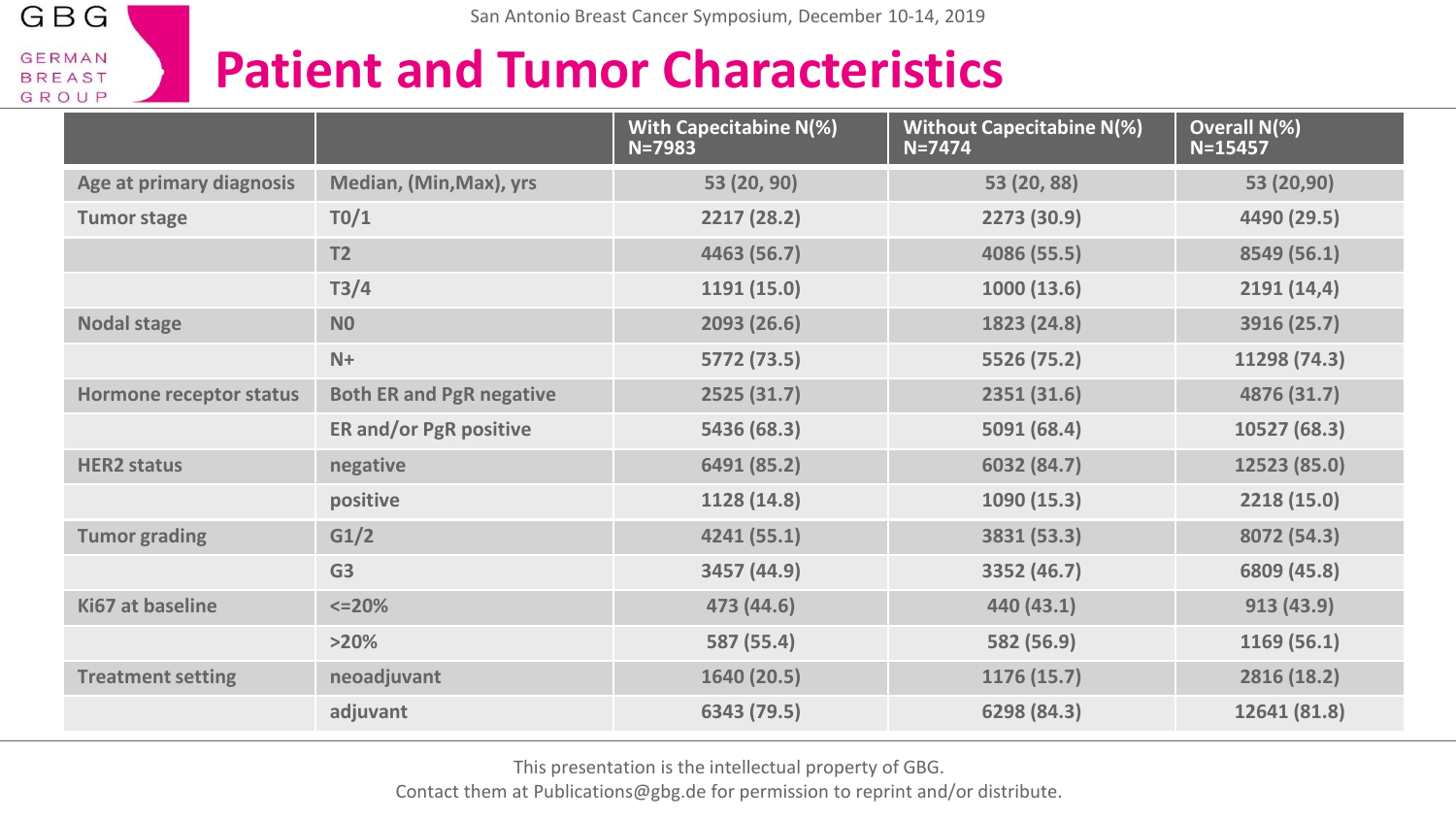### **HR for Disease-Free Survival**

|                     | N<br>patients |     |                   |    |     |                             | <b>Hazard Ratio</b><br>(95% CI)   | p-Value |
|---------------------|---------------|-----|-------------------|----|-----|-----------------------------|-----------------------------------|---------|
| Overall             | 15457         |     |                   |    |     |                             | 0.952 (0.895, 1.012)              | 0.115   |
| X add               |               |     |                   |    |     |                             |                                   |         |
| all 7 studies       | 9421          |     |                   |    |     |                             | 0.888 (0.817, 0.965)              | 0.005   |
| GeparQuattro<br>ICE | 1421<br>1358  |     |                   |    |     |                             | 0.928 (0.757, 1.138)<br>(blinded) | 0.472   |
| FinXX               | 1495          |     |                   |    |     |                             | 0.951(0.789, 1.147)               | 0.600   |
| <b>USON 01062</b>   | 2611          |     |                   |    |     |                             | 0.868(0.709, 1.062)               | 0.169   |
| NSABP B-40          | 773           |     |                   |    |     |                             | 0.989 (0.750, 1.304)              | 0.936   |
| CreateX             | 887           |     |                   |    |     |                             | 0.675(0.515, 0.883)               | 0.004   |
| CIBOMA/2004-01      | 876           |     |                   |    |     |                             | 0.820(0.631, 1.065)               | 0.137   |
| X instead           |               |     |                   |    |     |                             |                                   |         |
| all 5 studies       | 6032          |     |                   |    |     |                             | 1.035 (0.945, 1.134)              | 0.455   |
| GeparTrio           | 622           |     |                   |    |     |                             | 0.783 (0.586, 1.046)              | 0.098   |
| <b>GAIN</b>         | 3023          |     |                   |    |     |                             | 0.981(0.860, 1.118)               | 0.768   |
| <b>ICEII</b>        | 391           |     |                   |    |     |                             | 0.988 (0.645, 1.513)              | 0.957   |
| <b>CALGB 49907</b>  | 616           |     |                   |    |     |                             | 1.240 (0.947, 1.622)              | 0.118   |
| GEICAM/2003-10      | 1384          |     |                   |    |     |                             | 1.197 (0.997, 1.437)              | 0.054   |
|                     |               |     |                   |    |     |                             |                                   |         |
|                     |               | 0.6 | 0.8               | 1  | 1.2 | 1.5                         |                                   |         |
|                     |               |     |                   | HR |     |                             |                                   |         |
|                     |               |     | DFS better with X |    |     | <b>DFS better without X</b> |                                   |         |

This presentation is the intellectual property of GBG. Contact them at Publications@gbg.de for permission to reprint and/or distribute.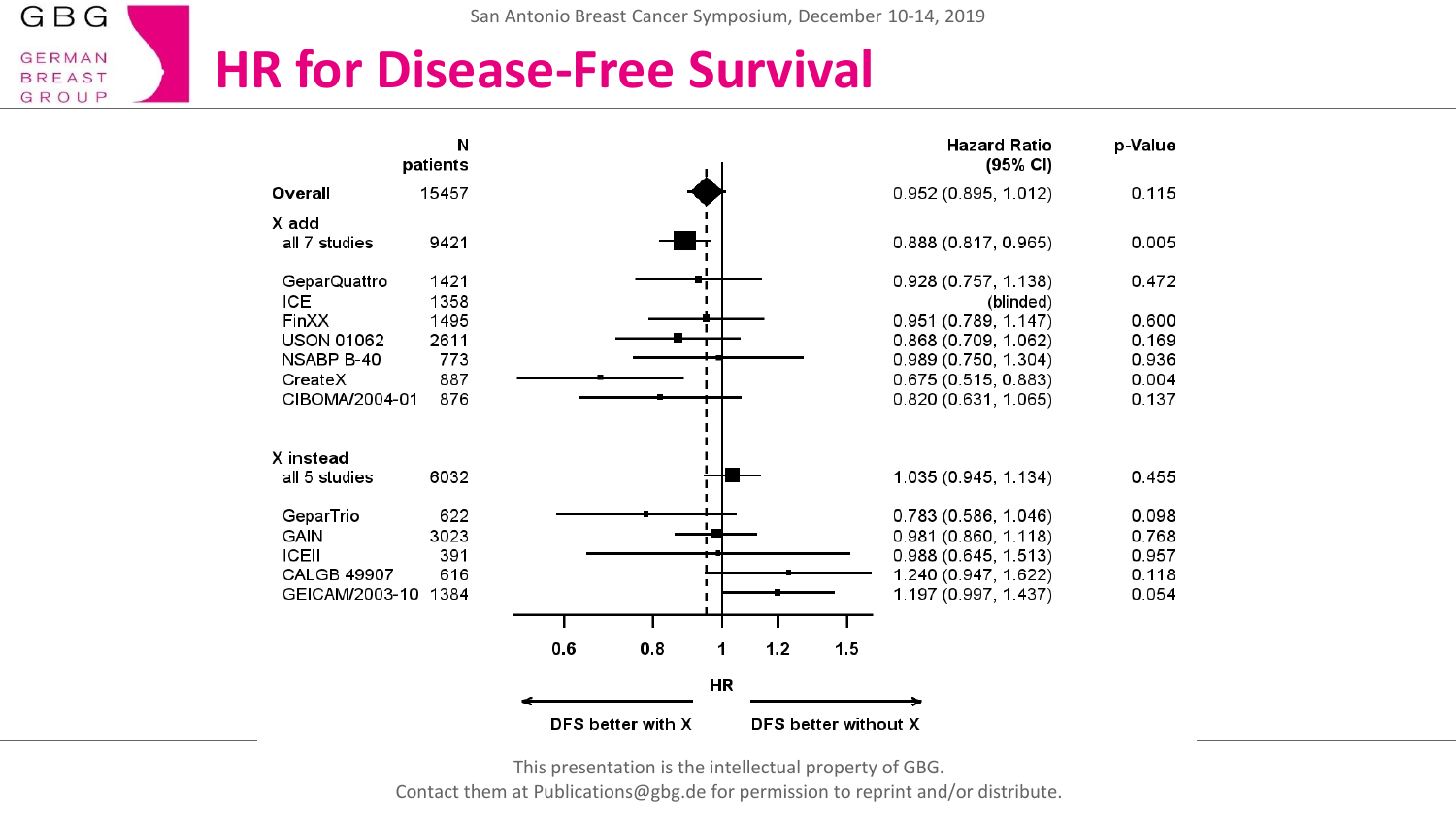### **HR for Overall Survival**

|                                                                                                         | N<br>patients                                    |                                  | <b>Hazard Ratio</b><br>(95% CI)                                                                                                           | p-Value                                            |
|---------------------------------------------------------------------------------------------------------|--------------------------------------------------|----------------------------------|-------------------------------------------------------------------------------------------------------------------------------------------|----------------------------------------------------|
| Overall                                                                                                 | 15457                                            |                                  | 0.892(0.824, 0.965)                                                                                                                       | 0.005                                              |
| X add                                                                                                   |                                                  |                                  |                                                                                                                                           |                                                    |
| all 7 studies                                                                                           | 9421                                             |                                  | 0.837 (0.751, 0.933)                                                                                                                      | 0.001                                              |
| GeparQuattro                                                                                            | 1421                                             |                                  | 0.958 (0.733, 1.252)                                                                                                                      | 0.754                                              |
| ICE                                                                                                     | 1358                                             |                                  | (blinded)                                                                                                                                 |                                                    |
| FinXX                                                                                                   | 1495                                             |                                  | 0.837(0.657, 1.067)                                                                                                                       | 0.151                                              |
| <b>USON 01062</b>                                                                                       | 2611                                             |                                  | 0.684(0.510, 0.919)                                                                                                                       | 0.012                                              |
| NSABP B-40                                                                                              | 773                                              |                                  | 0.914 (0.656, 1.274)                                                                                                                      | 0.597                                              |
| CreateX                                                                                                 | 887                                              |                                  | 0.581(0.384, 0.880)                                                                                                                       | 0.010                                              |
| CIBOMA/2004-01                                                                                          | 876                                              |                                  | 0.922 (0.665, 1.278)                                                                                                                      | 0.625                                              |
| X instead<br>all 5 studies<br>GeparTrio<br><b>GAIN</b><br>ICEII<br><b>CALGB 49907</b><br>GEICAM/2003-10 | 6032<br>622<br>3023<br>391<br>616<br>1384<br>0.5 | 0.70.8<br>$1.2$<br>15<br>1<br>HR | 0.957(0.853, 1.073)<br>0.874(0.615, 1.242)<br>0.812(0.682, 0.967)<br>0.988 (0.579, 1.686)<br>1.235 (0.938, 1.627)<br>1.119 (0.883, 1.418) | 0.450<br>0.452<br>0.019<br>0.964<br>0.133<br>0.351 |
|                                                                                                         |                                                  |                                  |                                                                                                                                           |                                                    |
|                                                                                                         | OS better with X                                 | OS better without X              |                                                                                                                                           |                                                    |

This presentation is the intellectual property of GBG.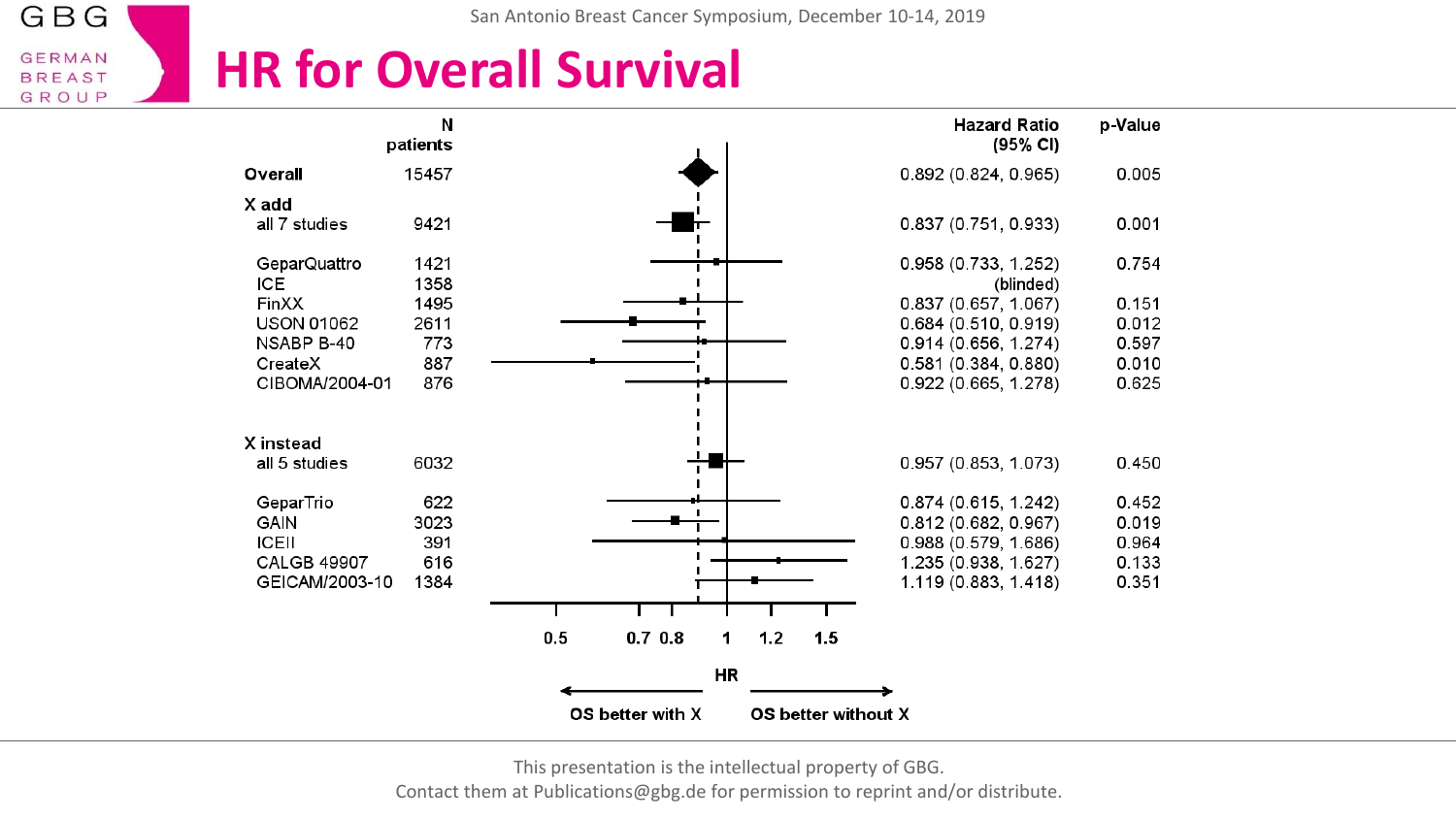#### **Disease-Free Survival according to Subtype**

|                                                                                        | N<br>patients                                |                                                          | <b>Hazard Ratio</b><br>(95% CI)                                                                                                           | p-Value                                            |
|----------------------------------------------------------------------------------------|----------------------------------------------|----------------------------------------------------------|-------------------------------------------------------------------------------------------------------------------------------------------|----------------------------------------------------|
| Overall                                                                                | 15457                                        |                                                          |                                                                                                                                           |                                                    |
| All trials<br>HR+/HER2-<br>TNBC<br>HER2+<br>X add<br>HR+/HER2-<br><b>TNBC</b><br>HER2+ | 8635<br>3854<br>2218<br>4874<br>2953<br>1163 |                                                          | 0.995 (0.914, 1.084)<br>0.886 (0.789, 0.994)<br>0.967(0.820, 1.140)<br>0.919(0.812, 1.041)<br>0.818 (0.713, 0.938)<br>0.955(0.753, 1.211) | 0.914<br>0.040<br>0.687<br>0.184<br>0.004<br>0.701 |
| X instead<br>HR+/HER2-<br><b>TNBC</b><br>HER2+                                         | 3761<br>901<br>1055                          |                                                          | 1.067 (0.949, 1.199)<br>1.071 (0.864, 1.328)<br>0.979 (0.778, 1.231)                                                                      | 0.278<br>0.531<br>0.854                            |
|                                                                                        |                                              | 0.8<br>1.2<br>1<br><b>HR</b><br><b>DFS better with X</b> | <b>DFS better without X</b>                                                                                                               |                                                    |

This presentation is the intellectual property of GBG. Contact them at Publications@gbg.de for permission to reprint and/or distribute.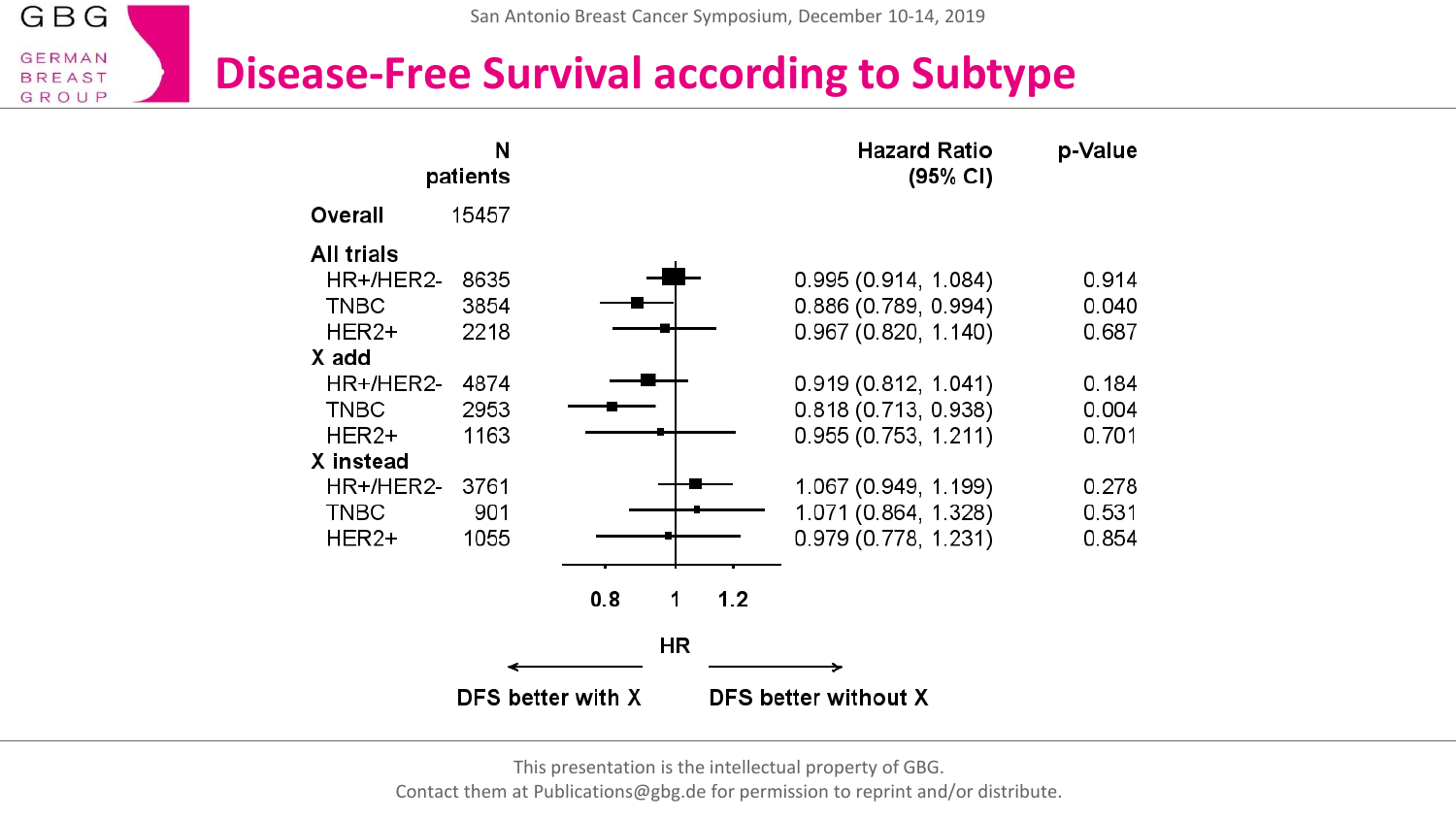#### **Disease-Free Survival in Patients with TNBC**

| patients                           | N                 |                             | <b>Hazard Ratio</b><br>$(95% \text{ Cl})$ | p-Value |
|------------------------------------|-------------------|-----------------------------|-------------------------------------------|---------|
| 3854<br>Overall                    |                   |                             | 0.886 (0.789, 0.994)                      | 0040    |
| X add                              |                   |                             |                                           |         |
| 2953<br>all 7 studies              |                   |                             | 0.818 (0.713, 0.938)                      | 0.004   |
| GeparQuattro<br>345<br>ICE.<br>137 |                   |                             | 1.104 (0.763, 1.598)<br>(blinded)         | 0.599   |
| 202<br><b>FinXX</b>                |                   |                             | 0.560(0.349, 0.897)                       | 0.016   |
| 785<br><b>USON 01062</b>           |                   |                             | 0.889(0.644, 1.228)                       | 0.475   |
| NSABP B-40<br>312                  |                   |                             | 1.053 (0.698, 1.590)                      | 0805    |
| 296<br>CreateX                     |                   |                             | 0.577(0.389, 0.856)                       | 0.006   |
| CIBOMA/2004-01<br>876              |                   |                             | 0.820(0.631, 1.065)                       | 0.137   |
| X instead                          |                   |                             |                                           |         |
| 901<br>all 5 studies               |                   |                             | 1.071 (0.864, 1.328)                      | 0.531   |
| GeparTrio                          | 91                |                             | 0.969(0.494, 1.899)                       | 0.927   |
| <b>GAIN</b><br>428                 |                   | п                           | 0.993 (0.722, 1.365)                      | 0967    |
| <b>ICEII</b>                       | 69                |                             | 0.658(0.257, 1.683)                       | 0.382   |
| 147<br><b>CALGB 49907</b>          |                   | п                           | 1.327 (0.802, 2.196)                      | 0.271   |
| GEICAM/2003-10<br>166              |                   |                             | 1.338 (0.816, 2.192)                      | 0.248   |
|                                    |                   |                             |                                           |         |
|                                    | 0.3<br>0.5<br>0.8 | $1.2$ 1.5<br>2.0<br>1       |                                           |         |
|                                    |                   | <b>HR</b>                   |                                           |         |
|                                    |                   |                             |                                           |         |
|                                    | DFS better with X | <b>DFS better without X</b> |                                           |         |

This presentation is the intellectual property of GBG.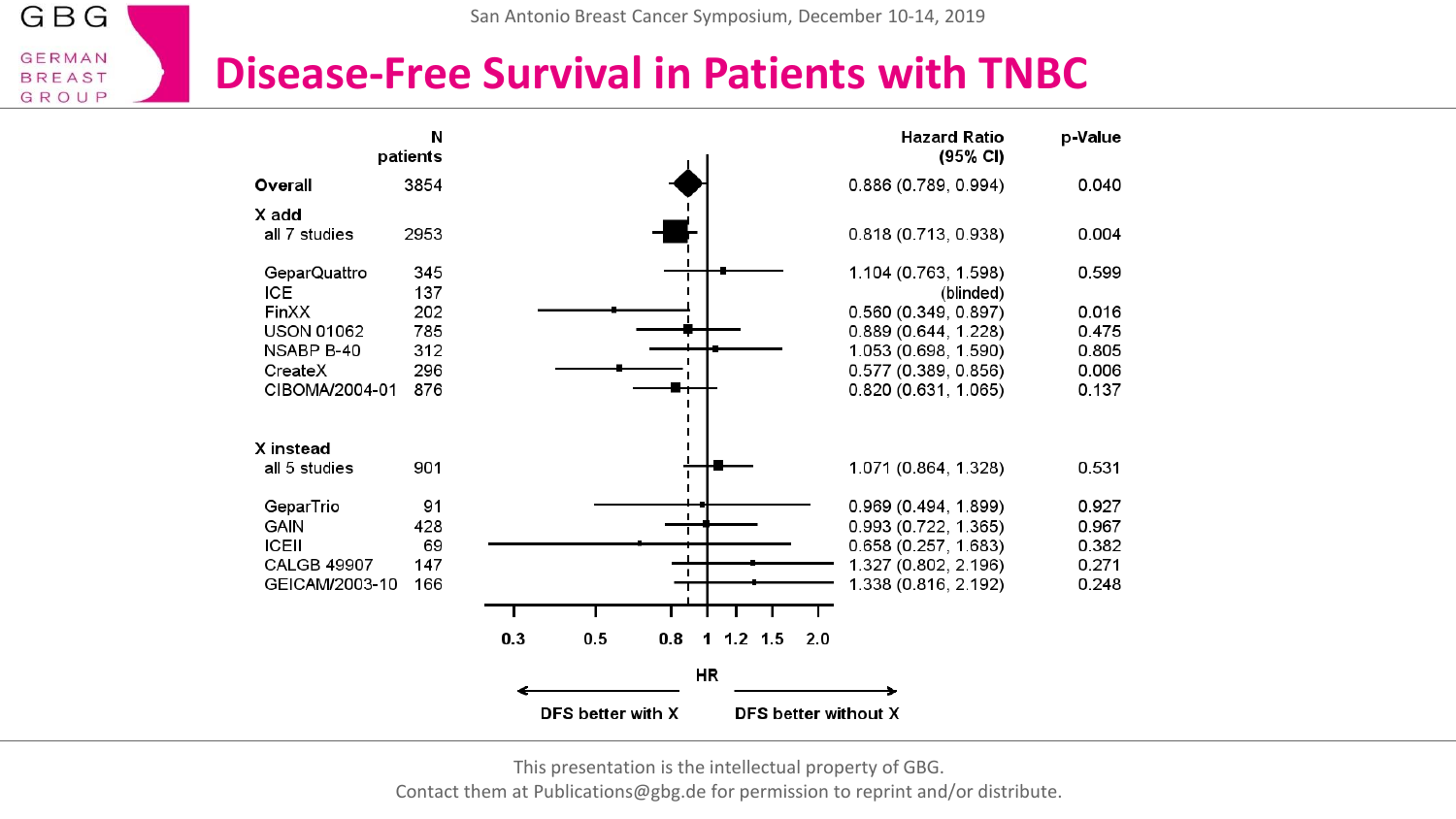#### **Overall Survival in Patients with TNBC**

|                                    | N<br>patients |                                         | <b>Hazard Ratio</b><br>(95% CI) | p-Value        |
|------------------------------------|---------------|-----------------------------------------|---------------------------------|----------------|
| Overall                            | 3854          |                                         | 0.828 (0.720, 0.952)            | 0.008          |
| X add                              |               |                                         |                                 |                |
| all 7 studies                      | 2953          |                                         | 0.778 (0.657, 0.921)            | 0.004          |
| GeparQuattro                       | 345           |                                         | 1.005 (0.648, 1.558)            | 0.981          |
| <b>ICE</b>                         | 137           |                                         | (blinded)                       |                |
| FinXX                              | 202           |                                         | 0.546 (0.309, 0.964)            | 0.037          |
| <b>USON 01062</b>                  | 785           |                                         | 0.672 (0.446, 1.013)            | 0.058          |
| NSABP B-40                         | 312           |                                         | 0.968(0.608, 1.542)             | 0.892          |
| CreateX                            | 296           |                                         | 0.493 (0.291, 0.837)            | 0.009          |
| CIBOMA/2004-01                     | 876           |                                         | 0.922 (0.665, 1.278)            | 0.625          |
|                                    |               |                                         |                                 |                |
| X instead                          |               |                                         |                                 |                |
| all 5 studies                      | 901           |                                         | 0.945 (0.738, 1.211)            | 0.655          |
|                                    | 91            |                                         |                                 | 0.852          |
| GeparTrio                          |               |                                         | 0.932(0.444, 1.958)             |                |
| <b>GAIN</b>                        | 428           |                                         | 0.786(0.534, 1.157)             | 0.222          |
| <b>ICEII</b><br><b>CALGB 49907</b> | 69<br>147     |                                         | 0.479 (0.147, 1.558)            | 0.221<br>0.279 |
| GEICAM/2003-10                     | 166           |                                         | 1.327 (0.795, 2.216)            |                |
|                                    |               |                                         | 1 251 (0 695, 2 253)            | 0.456          |
|                                    |               |                                         |                                 |                |
|                                    |               | 0.3<br>0.5<br>0.8<br>1 1.2 1.5 2.0      |                                 |                |
|                                    |               | HR                                      |                                 |                |
|                                    |               |                                         |                                 |                |
|                                    |               | OS better with X<br>OS better without X |                                 |                |

This presentation is the intellectual property of GBG.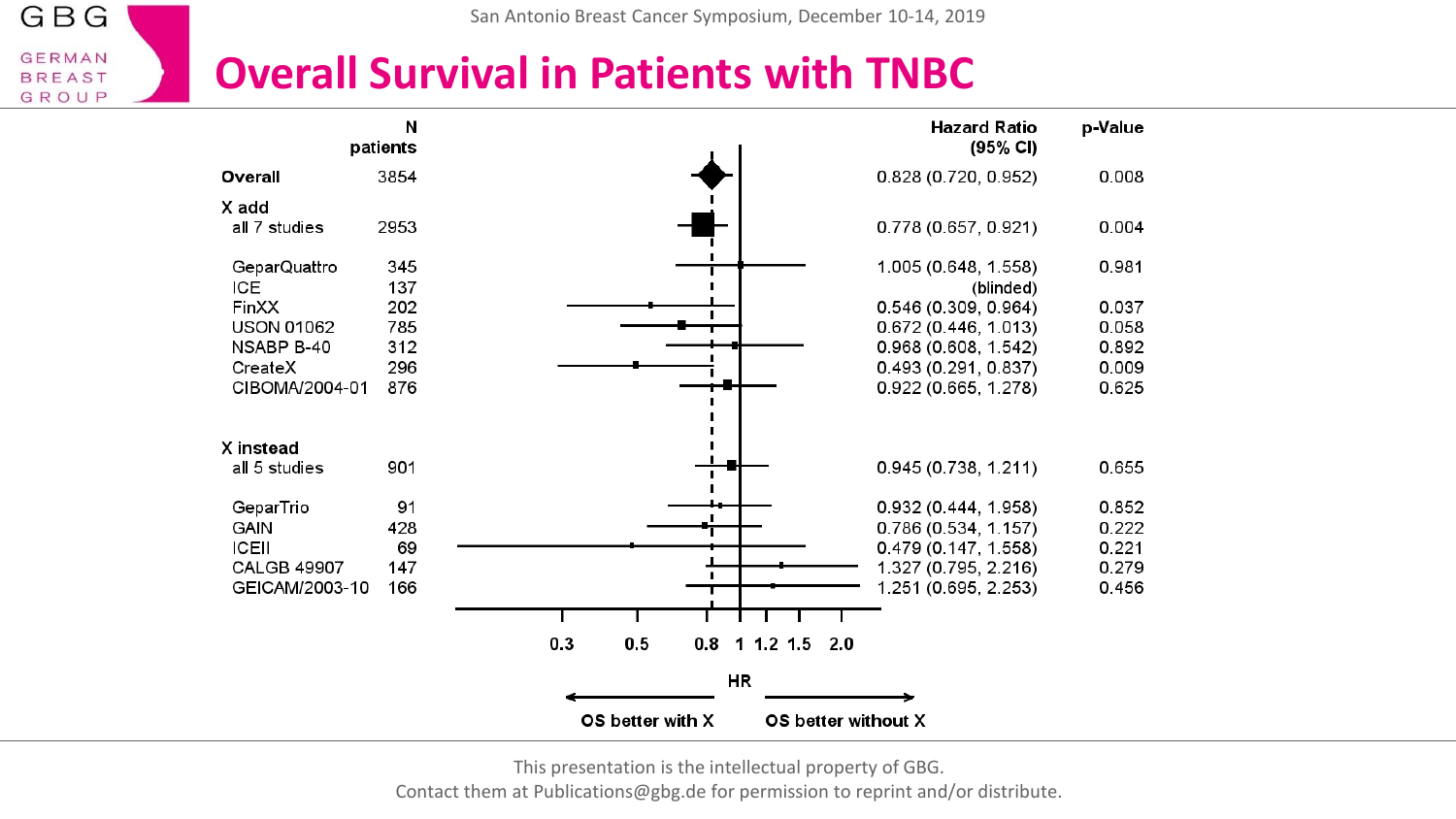San Antonio Breast Cancer Symposium, December 10-14, 2019

GBG

**GERMAN BREAST** GROUP

### **Toxicity as potential Predictor of Disease-Free Survival**

|                                  | N<br>patients |     |    |               |                                      | <b>Hazard Ratio</b><br>(95% CI) | p-Value | <b>Test for</b><br>Interaction |
|----------------------------------|---------------|-----|----|---------------|--------------------------------------|---------------------------------|---------|--------------------------------|
| Overall                          | 7780          |     |    |               |                                      |                                 |         |                                |
| Any toxicity grade 3-4           |               |     |    |               |                                      |                                 |         | 0.655                          |
| with X                           |               |     |    |               | 0.898(0.760, 1.060)                  |                                 | 0.204   |                                |
| without X                        |               |     |    |               | 1.017 (0.743, 1.393)                 |                                 | 0.916   |                                |
| <b>Mucositis grade 3-4</b>       |               |     |    |               |                                      |                                 |         | 0.416                          |
| with X                           |               |     |    |               | 0.901(0.643, 1.263)                  |                                 | 0.547   |                                |
| without X                        |               |     |    |               | 1.199 (0.773, 1.858)                 |                                 | 0.418   |                                |
| Hand-foot syndrome grade 3       |               |     |    |               |                                      |                                 |         | 0.714                          |
| with X                           |               |     |    |               | 0.932(0.773, 1.124)                  |                                 | 0.464   |                                |
| without X                        |               |     |    |               | 1.067 (0.666, 1.712)                 |                                 | 0.787   |                                |
| Diarrhea grade 3-4               |               |     |    |               |                                      |                                 |         | 0.923                          |
| with X                           |               |     |    |               | 0.928(0.664, 1.296)                  |                                 | 0.660   |                                |
| without X                        |               |     |    |               | 0.933(0.512, 1.698)                  |                                 | 0.819   |                                |
|                                  |               |     |    |               |                                      |                                 |         |                                |
|                                  |               |     |    |               |                                      |                                 |         |                                |
|                                  | 0.6           | 0.8 |    | 1 1.2 1.5 1.8 |                                      |                                 |         |                                |
|                                  |               |     | HR |               |                                      |                                 |         |                                |
|                                  |               |     |    |               |                                      |                                 |         |                                |
| DFS better when toxicity occured |               |     |    |               | DFS better without toxicity occuring |                                 |         |                                |

This presentation is the intellectual property of GBG.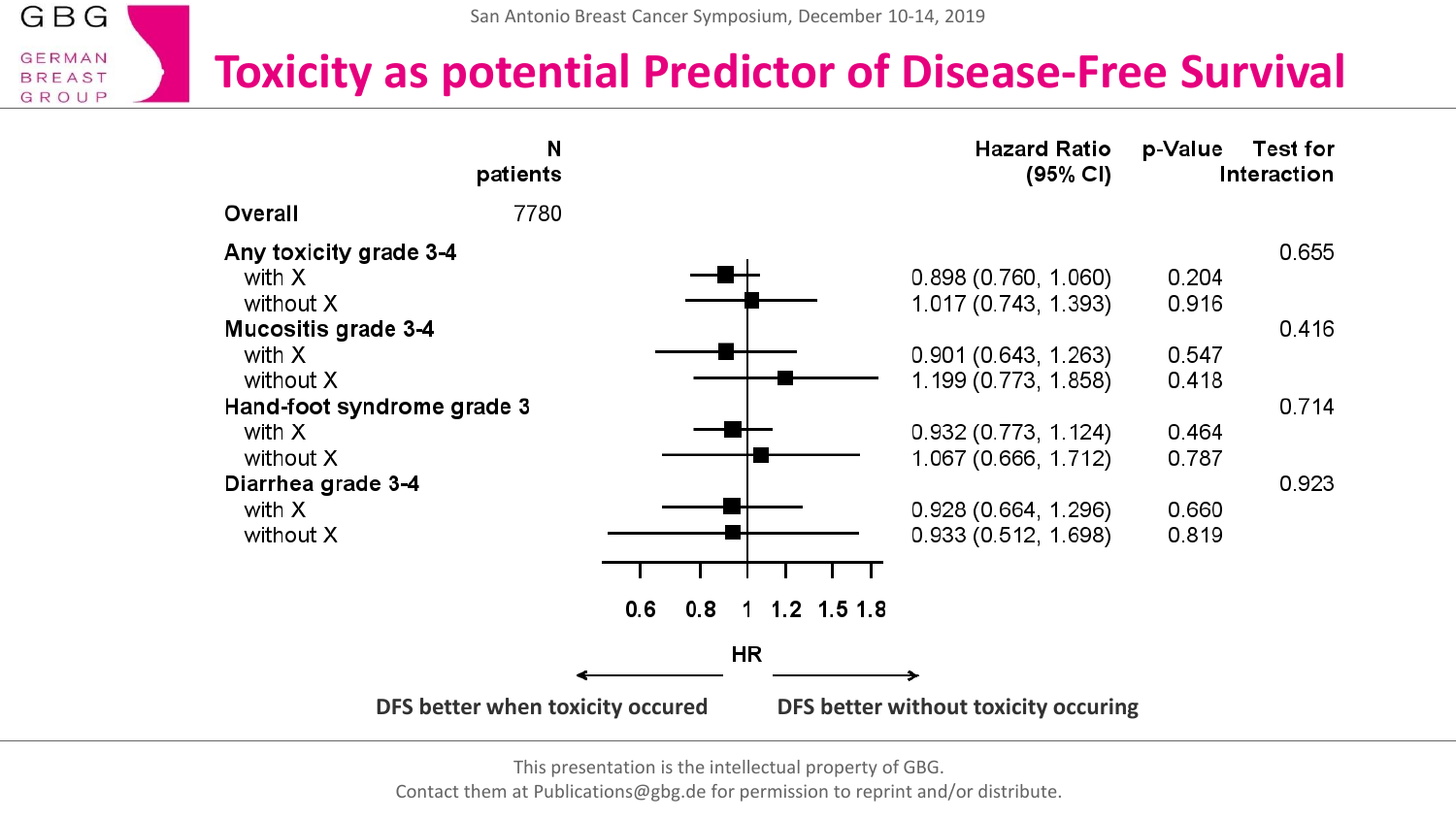

- Overall Capecitabine did not alter DFS in this meta-analysis, but when administered in addition to other systemic treatment an improvement in DFS could be observed
- OS was improved by Capecitabine treatment in the overall cohort and when given in addition
- Only TNBC patients benefited from treatment with Capecitabine overall and in addition to other systemic therapy in terms of DFS and OS
- All effects were small, the largest was observed for OS in patients with TNBC who received Capecitabine in addition (HR 0.78, 95%CI [0.66, 0.92])
- There was no evidence supporting a predictive value of Capecitabine-specific adverse events on patient outcome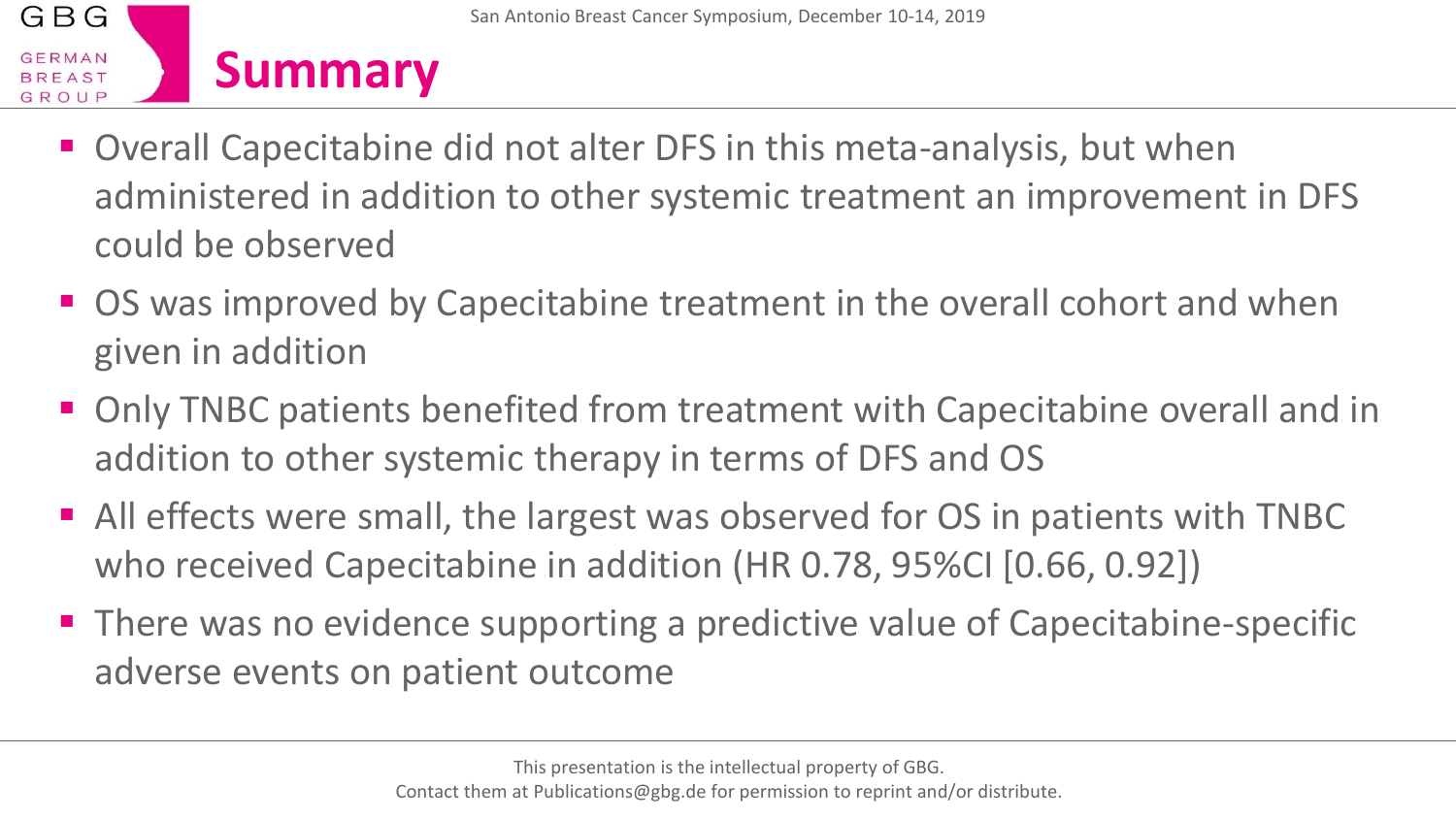

- The addition of Capecitabine to other systemic treatment may be recommended for TNBC patients
- The two trials driving the results were CreateX and FinXX although different Capecitabine doses were applied
- To date there exist no data comparing the effect of Capecitabine with Carboplatin in TNBC patients, however, there is one trial recruiting in the postneoadjuvant setting (NCT02445391)
- The effect of the addition of Capecitabine to other systemic treatment including Carboplatin in TNBC remains to be investigated